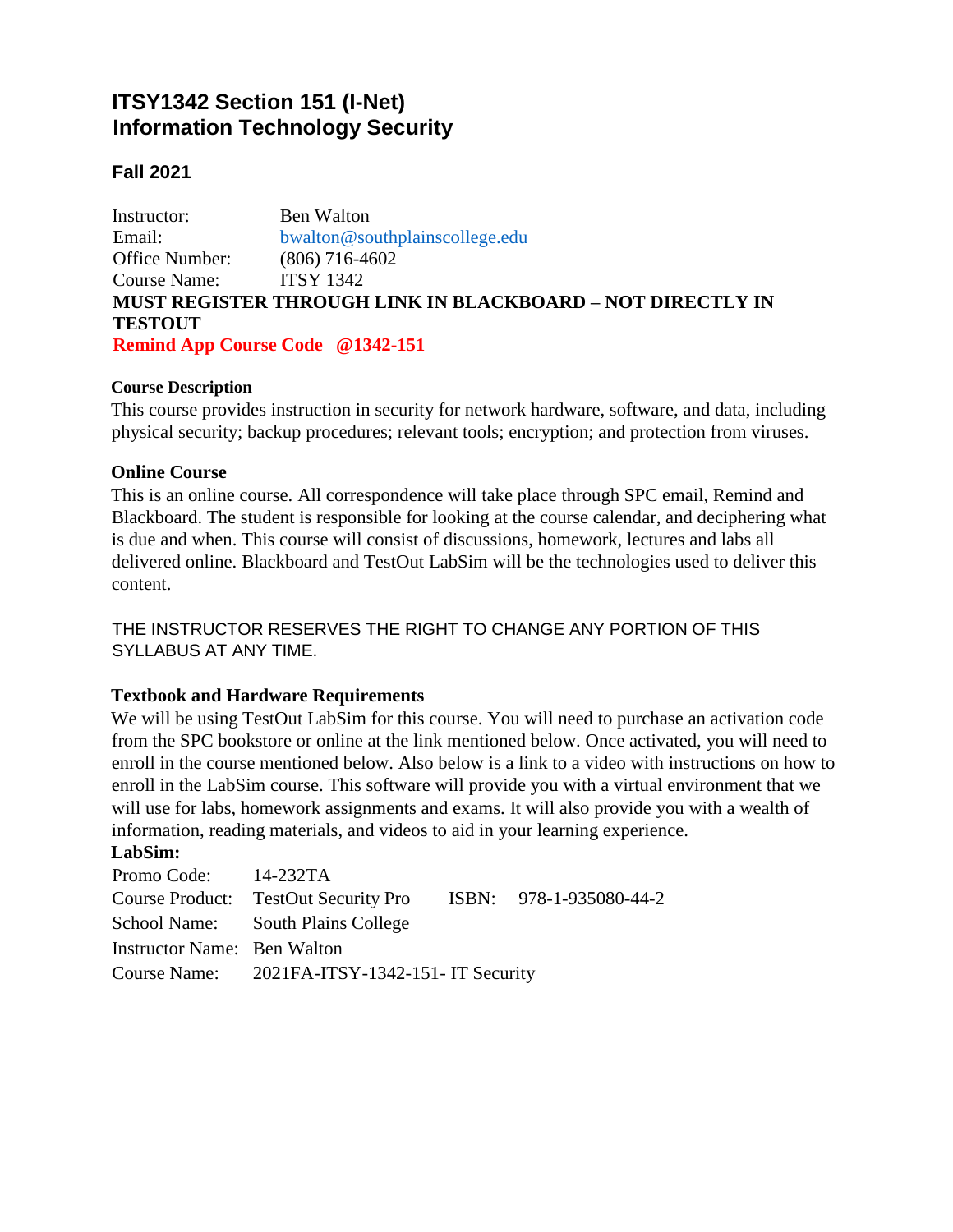# **Textbook**:

NO TEXTBOOK REQUIRED – Just the TestOut Code

# **Software Requirements**

Because some of the assignments will be done and submitted outside of class, you will need access to the following programs outside of the classroom:

- Google Chrome Web Browser
- TestOut Account

# **Communication**

Communication for this class will mainly be via the **Remind App (required)** or as a backup through SPC email. All students will be required to check their Remind App and SPC student email accounts regularly for course updates and announcements. Please include your name, course name, and section number in all email communication. Other important announcements may be given during in class meetings, so attendance is key for complete communication.

# **Attendance Policy**

You will be **dropped** from the course with an "X" or an "F" if online participation guidelines are not met. You are required to login and work in the course (Blackboard and LabSim) at least once per week. You are also required to complete the weekly discussion, weekly assignments (TestOut LabSim), and any quizzes or readings assigned. Missed assignments can/will be counted as absences. If four of these online task are not completed, or if the student fails to login to Blackboard, they will be dropped from the course.

# **Reading Assignments and Online Discussions**

Mandatory, assigned reading is a requirement for this course. Reading assignments includes all material in the LabSim course content that is assigned for a given week, chapters assigned in the Security+ SY0-501 textbook, and other relevant information. Study assignments include all lectures in LabSim, demonstrations in LabSim, review of any notes taken, and other content presented throughout the course. Although reading/study assignments are not taken for a grade, they are required to be successful in this course.

# **Assignments and Lab Projects**

**Procrastination will not serve you well in this course.** Most assignments will be available through the LabSim software. Each chapter will have several small assignments and labs that will count toward your homework grade. For the TestOut LabSim section assigned, all labs and exams are pulled for homework grades. There will also small homework assignments and projects that will be assigned periodically throughout the semester. These assignments and/or projects will be announced in class and available in Blackboard. **NO LATE WORK IS ACCEPTED!**

# **Exams**

There will be four exams given in this class including a comprehensive final exam. No make-up exams will be offered. Exams will consist of multiple choice questions and simulation labs. Exam grades are final. No extra credit will be given and no retakes will be considered

# **Grades**

Grades will be calculated as follows: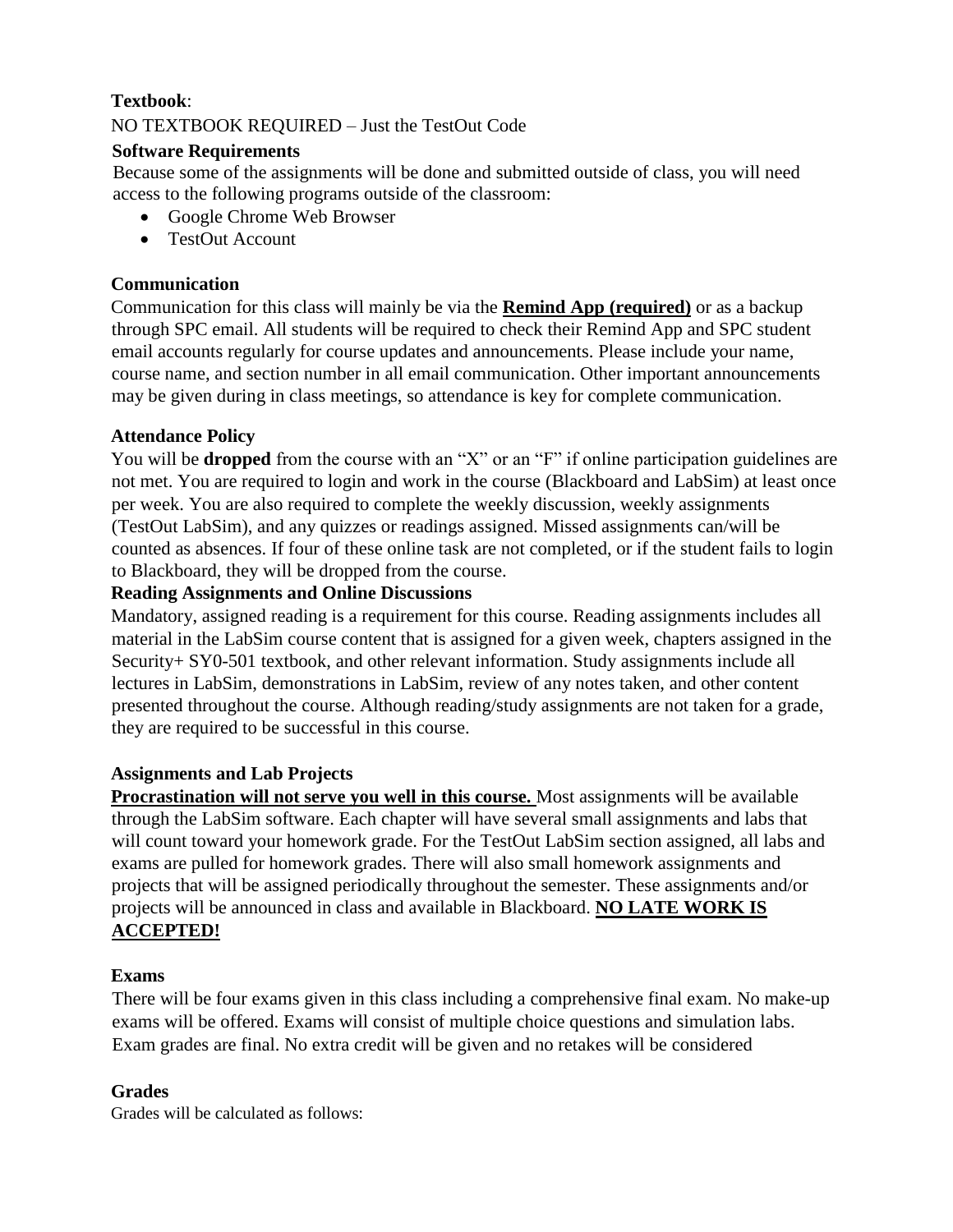|                          | Possible Points |
|--------------------------|-----------------|
| Assignments/Lab Projects | 25%             |
| Exams $(1-4)$            | 50%             |
| Final Exam               | 25%             |

# All assignments are mandatory**. I reserve the right to drop or fail you if homework assignments are frequently missed or incomplete.**

Grades will be available through LabSim (Homework/Exam Grades) and Blackboard. Blackboard grades will show a running average of how you are performing throughout the semester. Blackboard grades will be updated regularly throughout the semester.

# **Instructional and Outside Course Time Estimation:**

TestOut LabSim Time:  $5.75$ hrs/wk x  $16w$ ks = 92 hrs Exam Study Time: 20 hrs Network Pro Cert Exam:  $2 \text{hrs} \times 1 = 2 \text{ hrs}$ Network+ Cert Exam Study Time: 20 hrs Network+ Cert Exam: 2 hrs **Total Course Time = 136 hrs Total Time/Week = 8.5 hrs**

# **Certifications**

Two certification exams will be taken at the end of this course. The TestOut Security Pro exam and the CompTIA Security+ exam. The TestOut Security Pro exam will be during the last three weeks of class (online). The CompTIA Security+ exam will be taken at the Pearson testing center located in TC212 (Levelland) and must be scheduled during the last three weeks of the semester.

- A passing grade the CompTIA Security+ certification will result in a 100% on the final exam
- An attempt that is not passing on the CompTIA Security+ before Wednesday at 11:59 PM of finals week will result in extra credit points based on the score

**Attendance Policy:** Students are expected to attend all classes in order to be successful in a course. The student may be administratively withdrawn from the course when absences become excessive as defined in the course syllabus.

Class attendance, even online, is extremely important in order to meet the objectives of this course. A student is responsible for initiating his or her own withdrawal, if that becomes necessary. If a student is administratively withdrawn from the class by the professor, the grade appearing on the transcript will be at the professor's discretion, an 'X' or 'F'.

Administrative withdrawal may occur if the student has missed six (6) class periods for MWF classes, four (4) class periods for MW/TR classes, two (2) class periods for hybrid classes or if the professor decides absences are excessive due to non-participation or incomplete coursework. When enrolled in an online course, students must login to Blackboard/TestOut/LabSim (must go through Blackboard) IT two times per week. Two weeks of non-participation in an online course may also result in an administrative drop.

See the General Catalog Attendance Policy for additional information.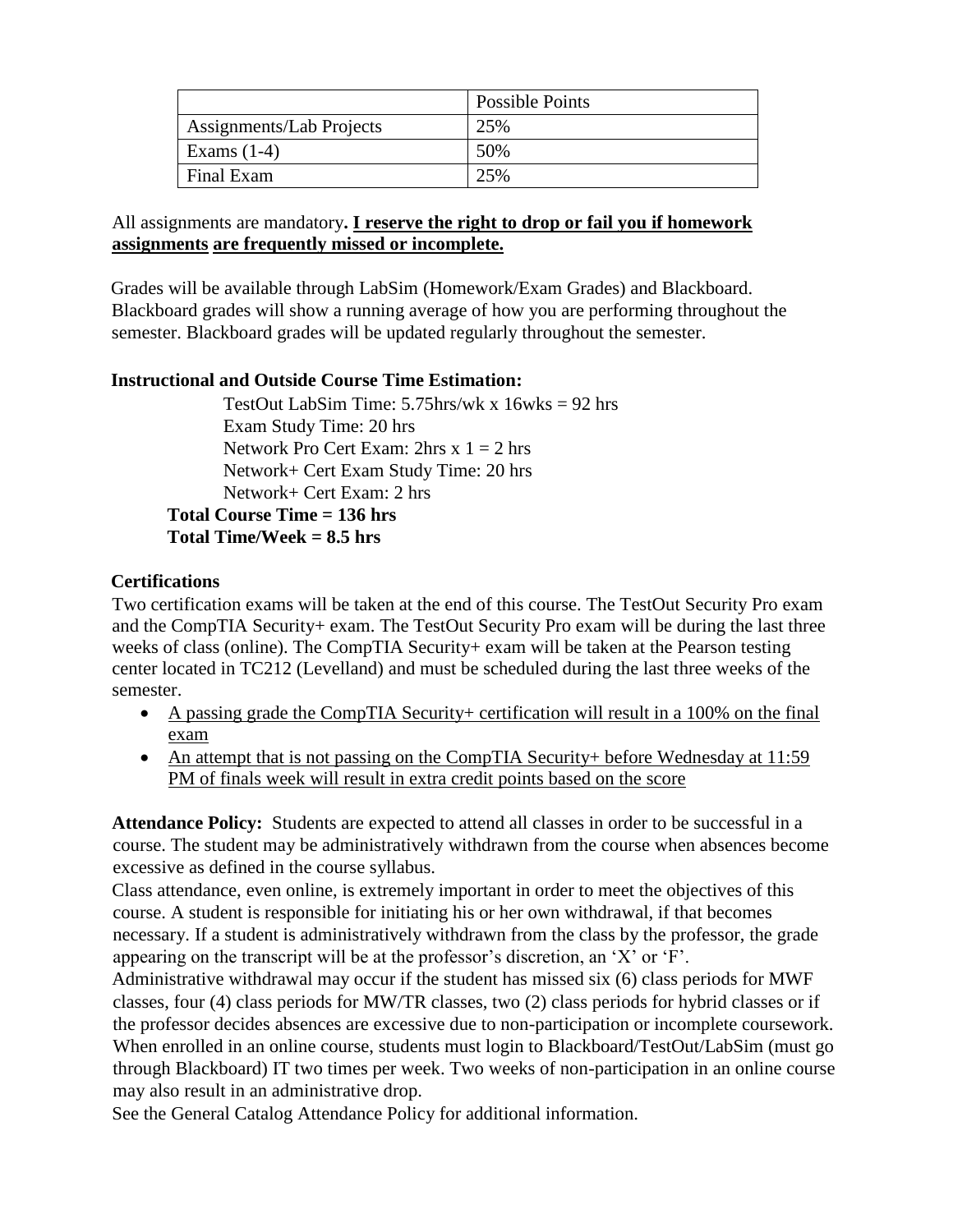**COVID-19**: If you are experiencing any of the following symptoms, please do not attend class and either seek medical attention or get tested for COVID-19.

- Cough, shortness of breath, difficulty breathing
- Fever or chills
- Muscles or body aches
- Vomiting or diarrhea
- New loss of taste and smell

Please also notify DeEtte Edens, BSN, RN, Associate Director of Health & Wellness, at [dedens@southplainscollege.edu](mailto:dedens@southplainscollege.edu) or 806-716-2376.

**Plagiarism and Cheating:** Students are expected to do their own work on all projects, quizzes, assignments, examinations, and papers. Failure to comply with this policy will result in an F for the assignment and can result in an F for the course if circumstances warrant.

Plagiarism violations include, but are not limited to, the following:

- 1. Turning in a paper that has been purchased, borrowed, or downloaded from another student, an online term paper site, or a mail order term paper mill.
- 2. Cutting and pasting together information from books, articles, other papers, or online sites without providing proper documentation.
- 3. Using direct quotations (three or more words) from a source without showing them to be direct quotations and citing them.
- 4. Missing in-text citations.

Cheating violations include, but are not limited to, the following:

- 1. Obtaining an examination by stealing or collusion.
- 2. Discovering the content of an examination before it is given.
- 3. Using an unauthorized source of information (notes, textbook, text messaging, internet, apps) during an examination, quiz, or homework assignment.
- 4. Entering an office or building to obtain unfair advantage.
- 5. Taking an examination for another.
- 6. Altering grade records.
- 7. Copying another's work during an examination or on a homework assignment.
- 8. Rewriting another student's work in Peer Editing so that the writing is no longer the original student's work.
- 9. Taking pictures of a test, test answers, or someone else's paper.

**Drop Policy:** You may be dropped with an X or F for any of the following reasons:

- 1. Attendance
	- a. You do not follow the guidelines of the attendance policy listed above.
- 2. Participation, completion of homework, exams, and team project
	- a. You have missed several homework assignments.
	- b. You have missed two or more exams.
	- c. You have not participated with your assigned team.
- 3. Academic Integrity
	- a. Cheating, plagiarism, or sharing your work with others as listed above.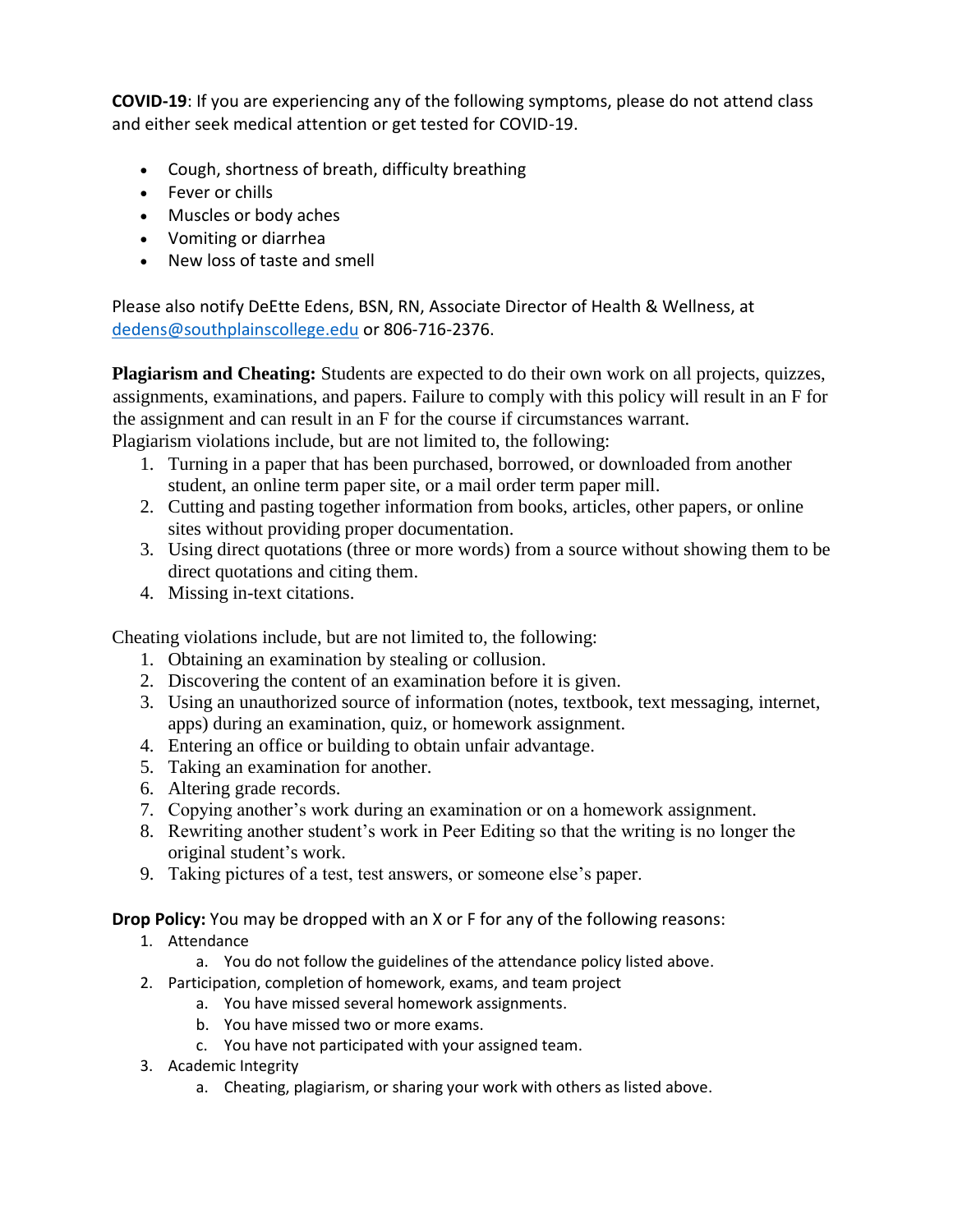**Student-Owned Computer Equipment:** Students may choose to use their own computer equipment to complete the assigned coursework. SPC provides Microsoft Office to students for installation and use on their personal computers. It is the sole responsibility of the student to ensure their computer system meets the minimum requirements for all required or suggested software. It is also the sole responsibility of the student to ensure their computer system is in working order, free of malware, and sufficient to complete the assigned coursework. Computer or system malfunction or failure is not an excuse for late coursework. The instructor is not liable for the student's computer maintenance and cannot troubleshoot or repair issues on studentowned computers. If the student needs computer assistance, they can contact the SPC student helpdesk.

# **SPC Help Desk**

Telephone Number: Help Desk at (806) 716-2600 E-mail: [helpdesk@southplainscollege.edu](mailto:helpdesk@southplainscollege.edu) Location: Library Lobby - Levelland Normal Hours: Monday - Friday: 8:00 a.m. - 4:00 p.m.

**Student Code of Conduct Policy**: Any successful learning experience requires mutual respect on the part of the student and the instructor. Neither instructor nor student should be subject to others' behavior that is rude, disruptive, intimidating, aggressive, or demeaning**.** Student conduct that disrupts the learning process or is deemed disrespectful or threatening shall not be tolerated and may lead to disciplinary action and/or removal from class.

**Diversity Statement:** In this class, the teacher will establish and support an environment that values and nurtures individual and group differences and encourages engagement and interaction. Understanding and respecting multiple experiences and perspectives will serve to challenge and stimulate all of us to learn about others, about the larger world and about ourselves. By promoting diversity and intellectual exchange, we will not only mirror society as it is, but also model society as it should and can be.

**Disability Statement:** Students with disabilities, including but not limited to physical, psychiatric, or learning disabilities, who wish to request accommodations in this class should notify the Disability Services Office early in the semester so that the appropriate arrangements may be made. In accordance with federal law, a student requesting accommodations must provide acceptable documentation of his/her disability to the Disability Services Office. For more information, call or visit the Disability Services Office at Levelland (Student Health & Wellness Office) 806-716-2577, Reese Center (Building 8) 806-716-4675, or Plainview Center (Main Office) 806-716-4302 or 806-296-9611.

**Nondiscrimination Policy:** South Plains College does not discriminate on the basis of race, color, national origin, sex, disability or age in its programs and activities. The following person has been designated to handle inquiries regarding the non-discrimination policies: Vice President for Student Affairs, South Plains College, 1401 College Avenue, Box 5, Levelland, TX 79336. Phone number 806-716-2360.

**Title IX Pregnancy Accommodations Statement** If you are pregnant, or have given birth within six months, Under Title IX you have a right to reasonable accommodations to help continue your education. To [activate](http://www.southplainscollege.edu/employees/manualshandbooks/facultyhandbook/sec4.php) accommodations you must submit a Title IX pregnancy